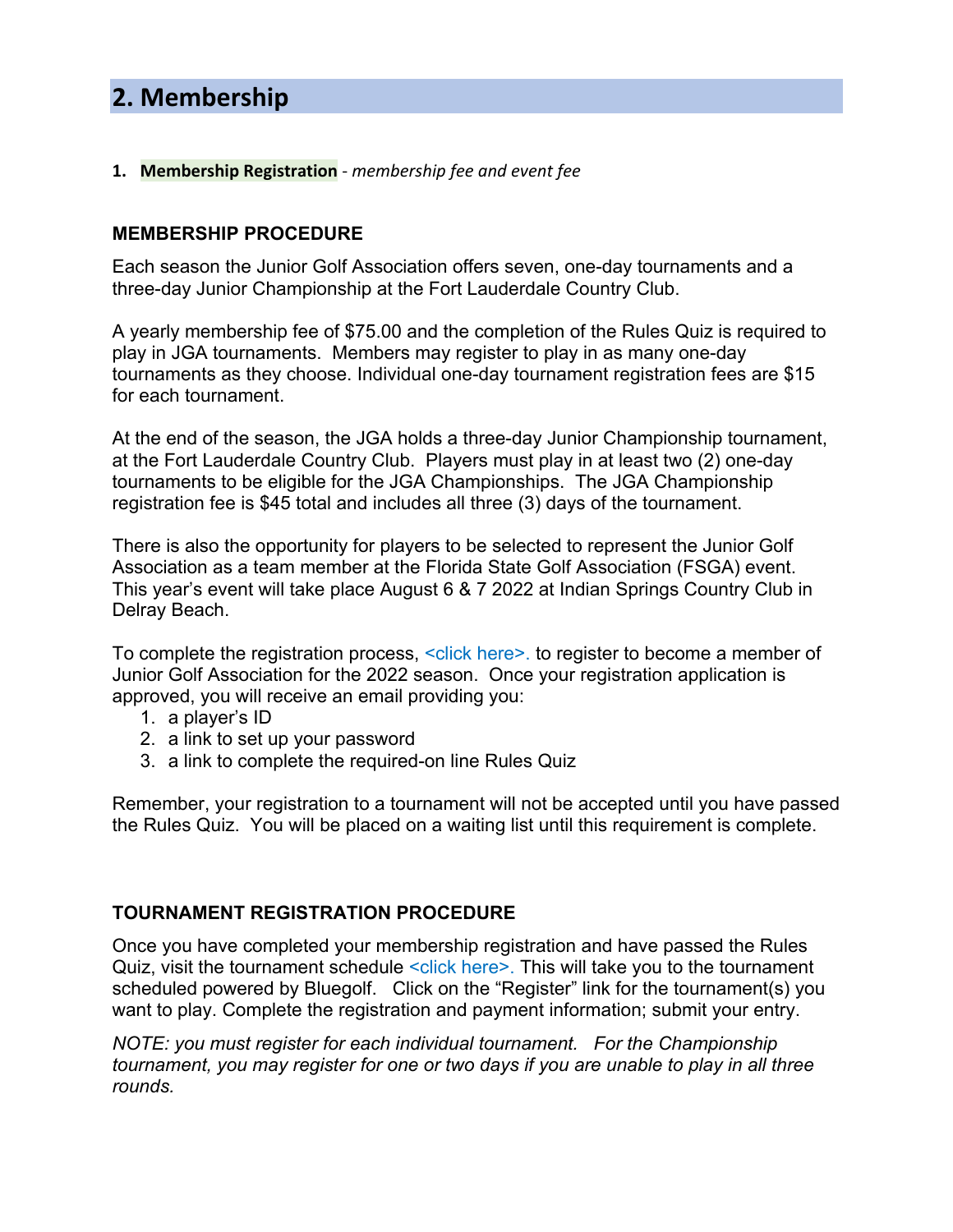## **TOURNAMENT FEES**

There is a \$15, NON-REFUNDABLE registration fee for each of the one-day tournaments and a \$45 fee for all three (3) days of the JGA Championship *(or \$15 per day when selecting only one or two days).*

JGA Members must play in at least TWO (2) of the one-day weekly tournaments to be eligible to play in the JGA Championship.

TOURNAMENT ENTRIES FOR EACH TOURNAMENT CLOSE AT 9:00 PM ON THE WEDNESDAY BEFORE THE TOURNAMENT.

**Late Entry Fee:** Late entry to any tournament is based on space availability basis. A \$30.00 late entry fee will be assessed to any entry after the registration deadline of a tournament. To submit a late entry request, complete our contact us form and select "late entry" from the drop down menu. Please identify the following within your message:

- 1. Players Division
- 2. Tournament date that you wish to register

# **WITHDRAWING FROM A TOURNAMENT PROCEDURE**

If a player needs to withdraw from an event, please complete the contact us form and select "Tournament withdraw request" from the drop down. Please identify the following within your message:

- 2. Division
- 3. Tournament date that you wish to withdraw

**Cancellation Policy –**Tournament registration fees will not be refunded for cancellations made after 9pm the Saturday before an event. Failure to cancel will result in the player not being allowed to play in the following weeks tournament.

Emergency cancellations will be considered on a case by case basis when submitted in writing and accompanied with justifying documentation.

**No Show Policy:** Players who have registered for a tournament and do not show up at the tournament without having given prior notification via the contact us form will be considered "No Show." If you are listed on the tee sheet as a no show you are subject to suspension for the following event.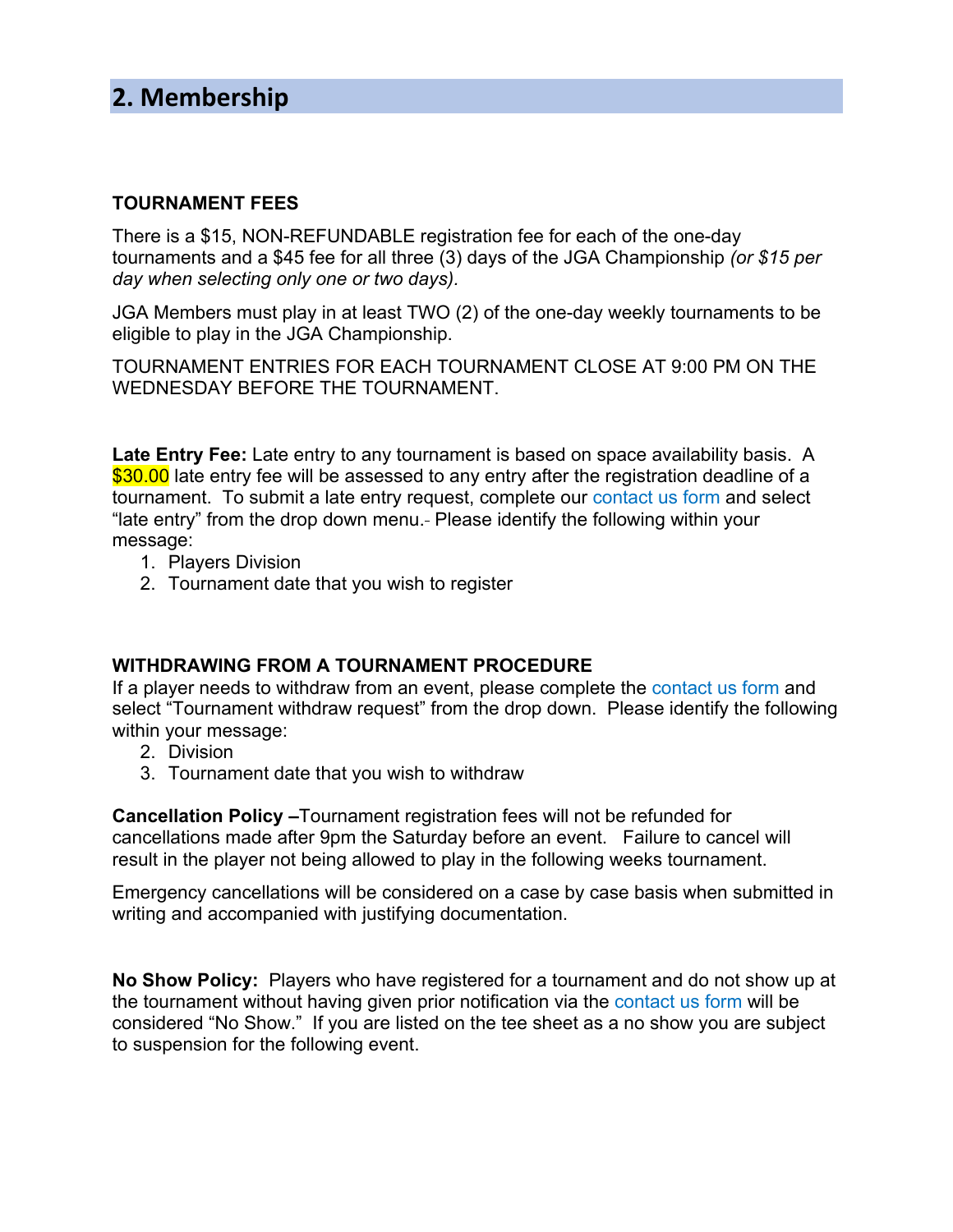#### *1 Fees*

Membership is required to play in the JGA tournaments. Members may play in as many one-day tournaments as they choose. However, they must play in at least two (2) one-day tournaments to be eligible for the JGA Championships.

Seasonal membership registration is a one-time fee of \$75 (plus individual one-day tournament registration and the JGA Championship registration as desired).

Individual one-day tournament registration fees are \$15 for each tournament.

The JGA Championship registration fee is \$45 total and includes all three (3) days of the tournament.

All members must pass the Rules Quiz prior to registering for tournaments. Register here

#### *2 Divisions*

Depending on a players golfing ability, they participate in one of twelve (12) divisions and play rounds of 3, 5, 9 or 18 holes. Please note that most weeks tournaments are held at two locations based on the players division. Please be sure to note each week the course your players division will be playing at.

Trophies are presented to the 1st, 2nd, and 3rd place finishers in each flight (see "Rules for Advancing" for player advancement).

## **Newcomers, Developing Golfers or Transitioning Athletes**

The JGA was started over 50 years ago to provide young people who are curious or interested in golf with the opportunity to join a program that offers a friendly organized competition and a place to make new friends who share their desire to learn the great game of golf. Parents with kids between the age of 6-18 that are interested in learning how to play golf, are transitioning to golf from another sport, or are adding golf to their athletic resume are encouraged to register them for the JGA and get them started in an affordable program that teaches lifelong values and skills. With a combined 12 divisions specifically designed to match the skill level of boys and girls - regardless of their age the JGA offers a fun, challenging and rewarding experience for everyone!

## **Experienced and Advanced Players**

While attracting new, young players to the game of golf has been at the core of the JGA for over 50 years, our program also develops and attracts experienced and advanced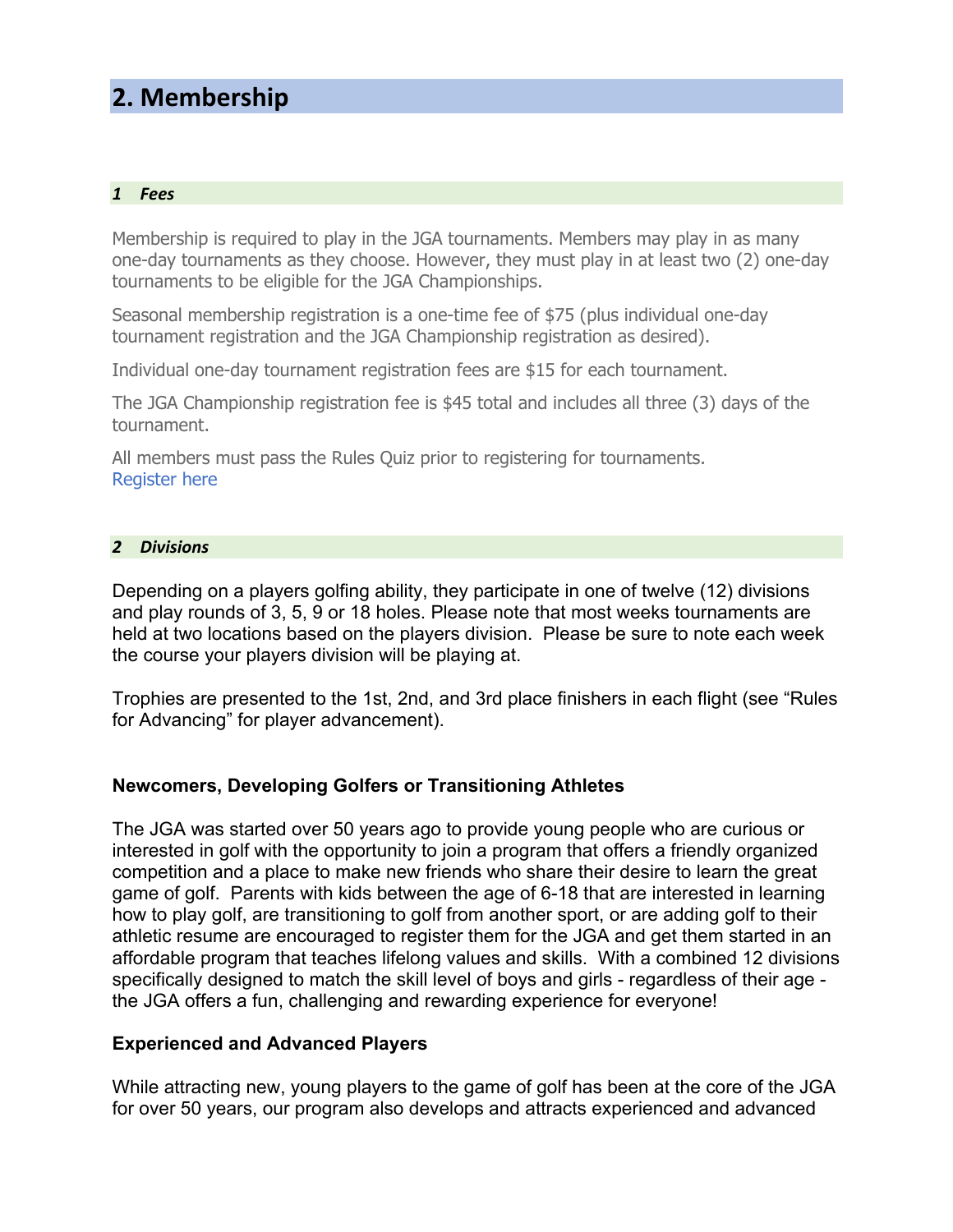golfers who are looking to test their abilities against some of the best players in South Florida. Whether your son or daughter is a JGA veteran who has worked their way up through our divisions, a new resident that recently moved to the area, or an accomplished high school player who wants to sharpen their game over the summer and prepare for the upcoming school golf season, our **Junior** and **Championship**  divisions will deliver exactly what they are looking for! Our top divisions are typically occupied by 13-18-year-old boys and girls who want to compete against Broward and Palm Beach County's best players on some of the finest public and private courses in Florida.

| <b>Division</b>    | <b>Holes Played</b> | <b>Tees</b>          | <b>Distance</b> | Course       |
|--------------------|---------------------|----------------------|-----------------|--------------|
| Boys Championship  | 18 Holes            | <b>Blue Tees</b>     | $6600 - 6900$   | A            |
| Boys Junior        | 18 Holes            | White Tees           | $6300 - 6600$   | A            |
| Boys "A"           | 9 Holes             | <b>White Tees</b>    | $3100 - 3300$   | A            |
| Boys "B"           | 9 Holes             | <b>Red Tees</b>      | $2800 - 3100$   | A            |
| Boys "C"           | 9 Holes             | <b>Red Tees</b>      | $2600 - 2900$   | B            |
| Boys "D"           | 5 Holes             | <b>Red Tees</b>      | $1300 - 1500$   | B            |
| Boys "E"           | 5 Holes             | <b>Advanced Tees</b> | $1000 - 1300$   | B            |
| Boys "F"           | 3 Holes             | Cones                | 450             | B            |
| Girls Championship | 18 Holes            | <b>Red Tees</b>      | $5600 - 6000$   | $\mathbf{A}$ |
| Girls Junior       | 18 Holes            |                      | $5000 - 5400$   | A            |
| Girls "A"          | 9 Holes             | <b>Red Tees</b>      | $2500 - 2700$   | B            |
| Girls "B"          | 5 Holes             | <b>Advanced Tees</b> | $1300 - 1500$   | B            |
| Girls "C"          | 3 Holes             | Cones                | 450             | B            |

# **PLAY FOR EACH DIVISION:**

Register here